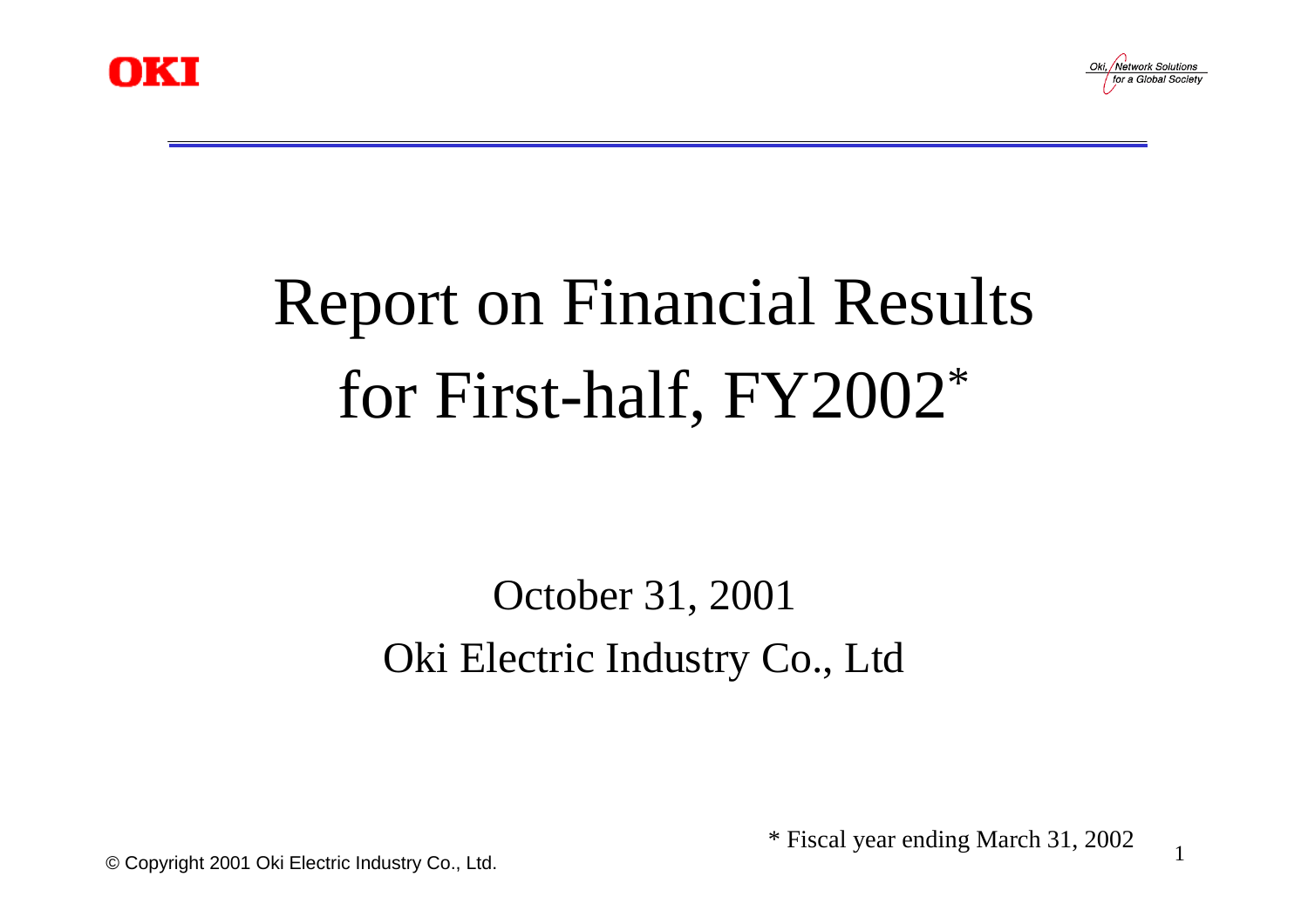

### Table of Contents

Oki, Network Solutions for a Global Society

**I. Consolidated financial results for the first-half, FY2002, ended September 30, 2001**

| 1. Net Sales and Net Income                                       |    |
|-------------------------------------------------------------------|----|
| 2. Net Sales and Operating<br><b>Income by Business Segments</b>  |    |
| 3. Sales by Market Regions                                        | 5. |
| <b>4. Statements of Operations</b>                                | 6  |
| <b>5. Balance Sheets, Assets</b>                                  |    |
| 6. Balance Sheets, Liabilities and<br><b>Shareholders' Equity</b> | 8  |

**II. Projections for consolidated financial results for FY2002, ending March 31, 2002**

| 1. Net Sales and Net Income                                               | 9  |
|---------------------------------------------------------------------------|----|
| 2. Net Sales and Operating Income of<br><b>Information Systems</b>        | 10 |
| 3. Net Sales and Operating Income of<br><b>Telecommunications Systems</b> | 11 |
| 4. Net Sales and Operating Income of<br><b>Electronic Devices</b>         | 12 |
| 5. Cash Flows                                                             | 13 |
| <b>6. Capital Investments and Depreciation</b>                            | 14 |
| 7. R&D Expenses                                                           | 15 |
| 8. Production of Memories and DRAMs                                       | 16 |
| 9. Number of Employees as of the End of<br>the Fiscal Year                | 17 |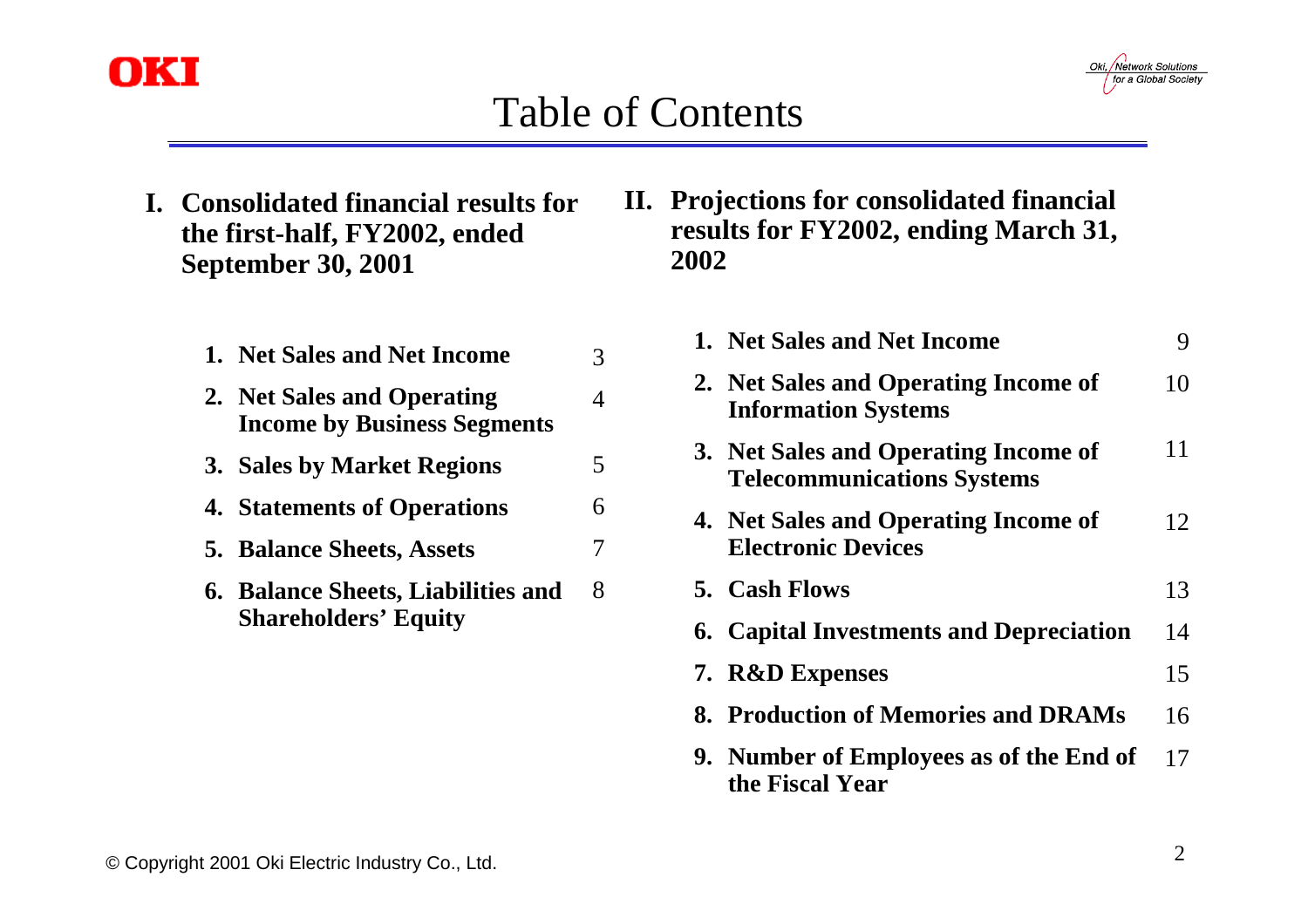



I-1. Net Sales and Net Income for First-half, FY02

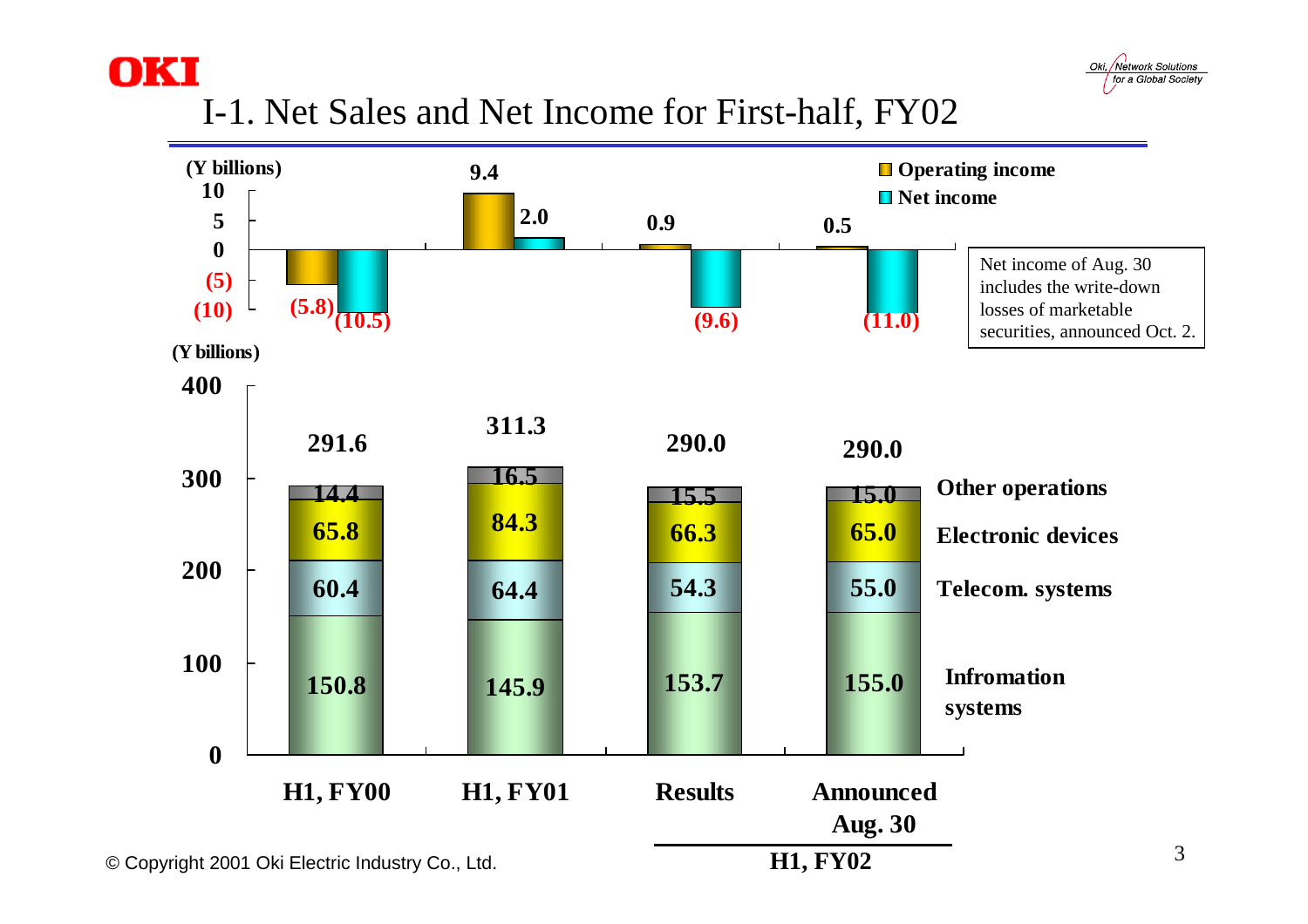



I-2. Net Sales & Operating Income by Business Segments

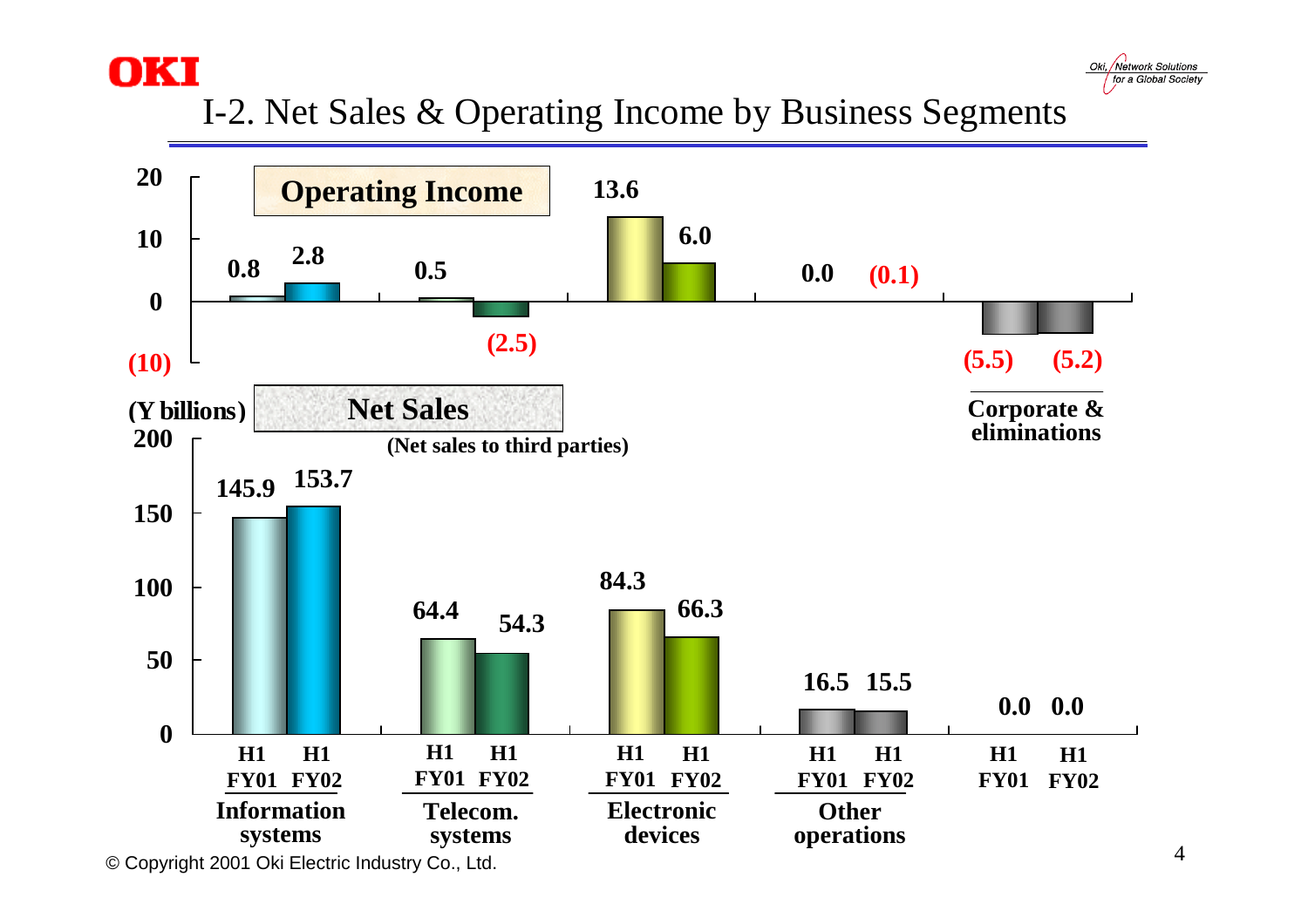

## I-3. Sales by Market Regions





#### **Sales and Operating Income by Geographic Segments**

|                                |       |                  |                    |             | $Y$ billion)  |
|--------------------------------|-------|------------------|--------------------|-------------|---------------|
| First-half, FY02               | Japan | North<br>America | Europe<br>& Others | Elimination | Consolidation |
| Sales to third parties         | 218.2 | 35.7             | 35.9               |             | 290.0         |
| Interarea sales                | 45.5  | 0.1              | 30.9               | (76.5)      |               |
| Total sales                    | 263.7 | 35.8             | 66.9               | (76.5)      | 290.0         |
| <b>Operating income (loss)</b> | 2.3   | $0.0\,$          | (0.3)              |             | 0.9           |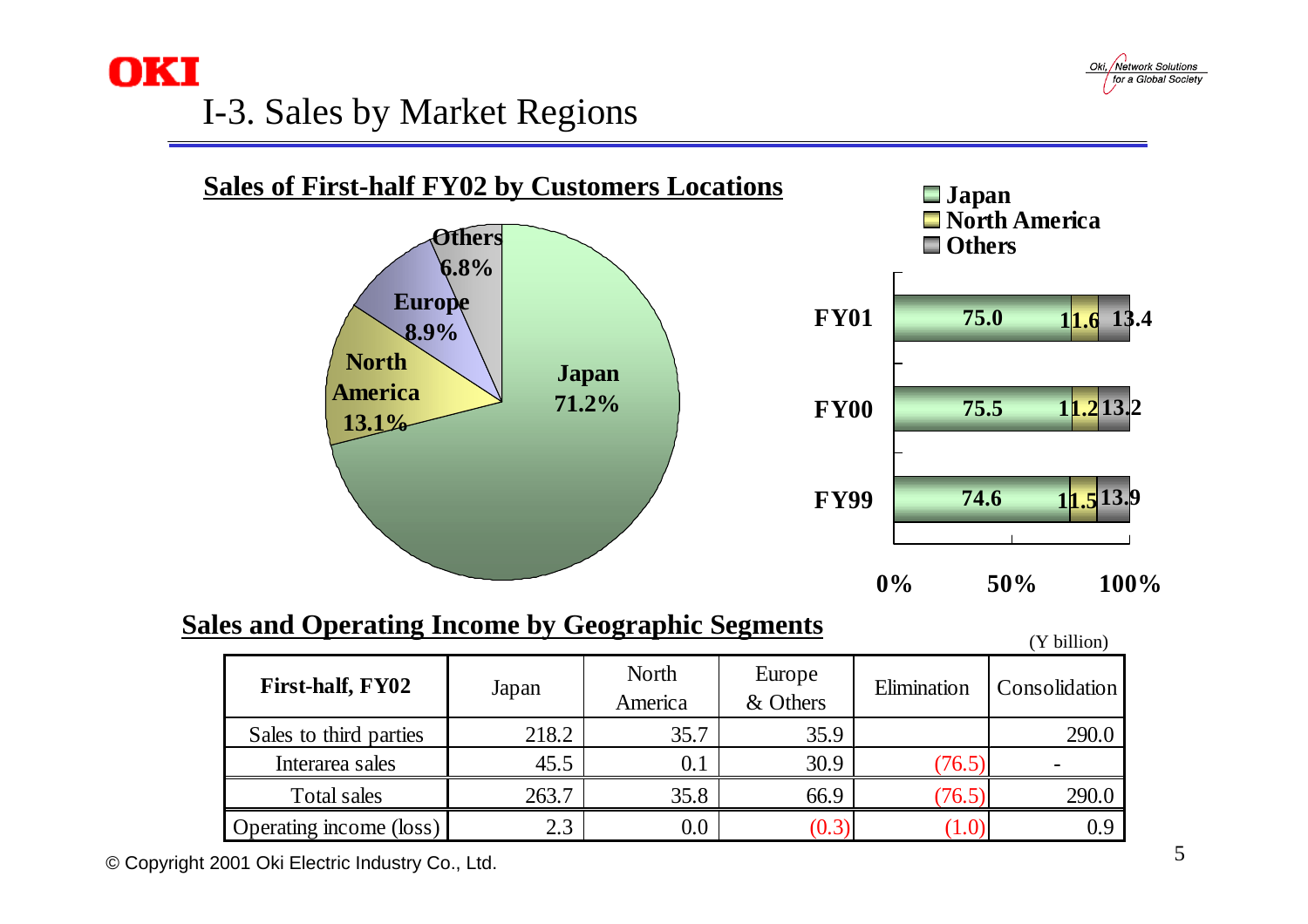

### **OKI** I-4. Statements of Operations

#### (Y billion)

|                                   |                                         | First-half, FY02           |                          | First-half, FY01           |                          | <b>Difference</b>              | <b>Aug. 30</b><br>announced | <b>Difference</b> |
|-----------------------------------|-----------------------------------------|----------------------------|--------------------------|----------------------------|--------------------------|--------------------------------|-----------------------------|-------------------|
|                                   |                                         | (a)<br><b>Consolidated</b> | $(Non-$<br>consolidated) | (b)<br><b>Consolidated</b> | $(Non-$<br>consolidated) | <b>Consolidated</b><br>$(a-b)$ | (c)<br><b>Consolidated</b>  | $(a-c)$           |
| <b>Net sales</b>                  |                                         | 290.0                      | 196.4                    | 311.3                      | 227.5                    | (21.3)                         | 290.0                       | 0.0               |
|                                   | <b>Information systems</b>              | 153.7                      | 83.7                     | 145.9                      | 85.4                     | 7.8                            | 155.0                       | (1.3)             |
|                                   | <b>Telecom.</b> systems                 | 54.3                       | 51.3                     | 64.4                       | 61.9                     | (10.1)                         | 55.0                        | (0.7)             |
|                                   | <b>Electronic devices</b>               | 66.3                       | 61.4                     | 84.3                       | 80.3                     | (18.0)                         | 65.0                        | 1.3               |
|                                   | <b>Other operations</b>                 | 15.5                       |                          | 16.5                       |                          | (1.0)                          | 15.0                        | 0.5               |
|                                   | $(Cost of sales ratio)$ $(76.3%)$       |                            | $(80.3\%)$               | $(75.1\%)$                 | (78.1%)                  | $(1.2%$ down)                  | $\blacksquare$              | $\blacksquare$    |
| <b>Cost of sales</b>              |                                         | 221.4                      | 157.6                    | 233.7                      | 177.6                    | (12.3)                         |                             |                   |
| <b>SG &amp; A expenses</b>        |                                         | 67.6                       | 38.1                     | 68.1                       | 40.8                     | (0.5)                          | -                           | $\blacksquare$    |
|                                   | <b>Operating income</b>                 | 0.9                        | 0.5                      | 9.4                        | 9.0                      | (8.5)                          | 0.5                         | 0.4               |
| <b>Other income</b><br>(expenses) |                                         | (4.2)                      | (1.6)                    | (5.7)                      | (2.8)                    | 1.5                            | (5.5)                       | 1.3               |
|                                   | <b>Recurring income (loss)</b>          | (3.3)                      | (1.0)                    | 3.7                        | 6.1                      | (7.0)                          | (5.0)                       | 1.7               |
|                                   | <b>Extraordinary income</b><br>(losses) | (12.0)                     | (10.8)                   | (0.5)                      | 3.1                      | (11.5)                         | 2.0                         | (14.0)            |
|                                   | <b>Income</b> tax                       | 5.5                        | 5.4                      | (1.9)                      | (3.4)                    | 7.4                            |                             | 5.5               |
|                                   | <b>Minority interests</b>               | 0.1                        |                          | 0.7                        |                          | (0.6)                          |                             | 0.1               |
| <b>Net income (loss)</b>          |                                         | (9.6)                      | (6.4)                    | 2.0                        | 5.8                      | (11.6)                         | $*$ (11.0)                  | 1.4               |

© Copyright 2001 Oki Electric Industry Co., Ltd.

\* Net income of Aug. 30 includes the write-down losses of marketable securities, announced Oct. 2.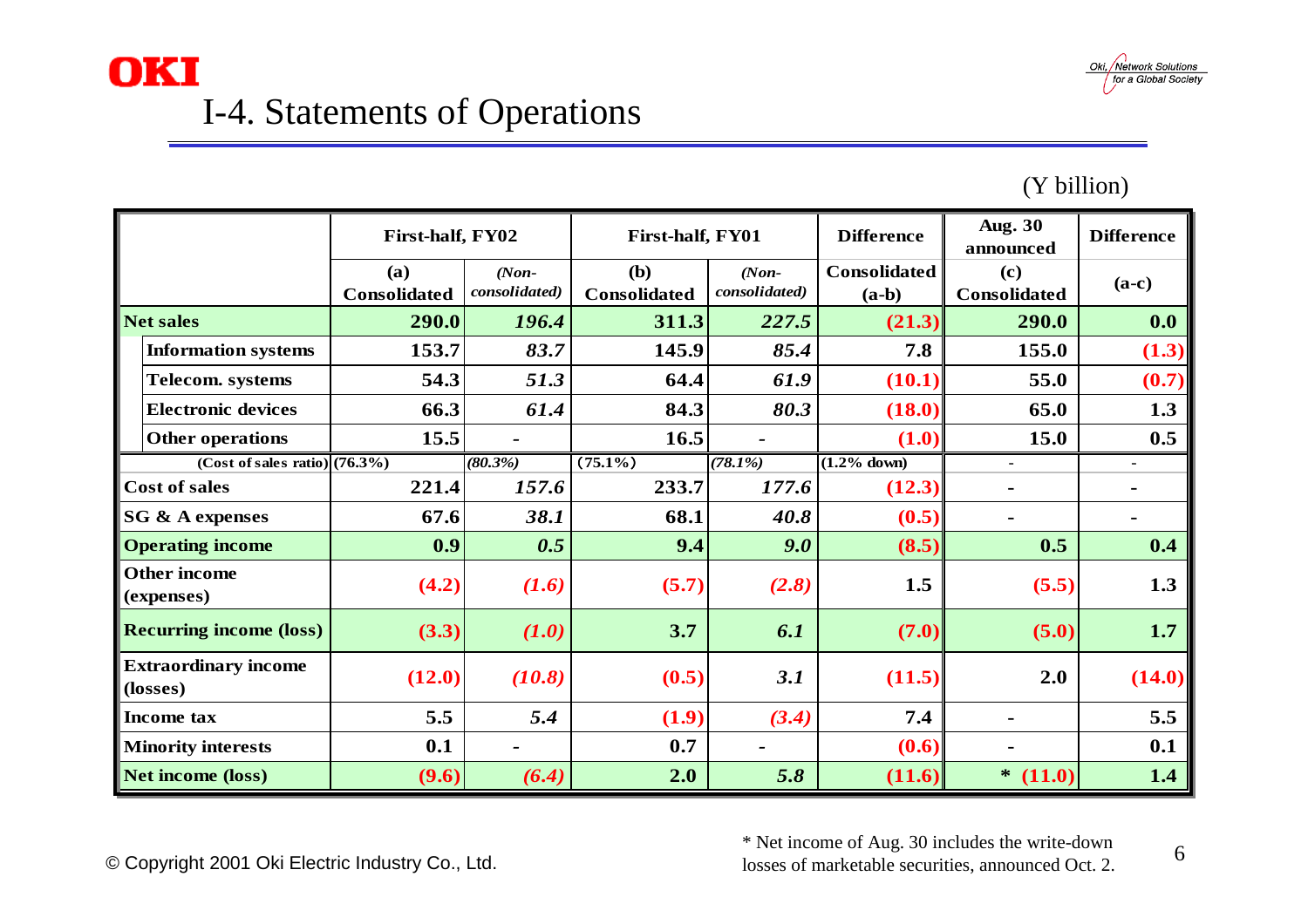

#### I-5. Balance Sheets, Assets

**OKI** 



Note) Foreign currency translation adjustments are expressed as a component of shareholders' equity.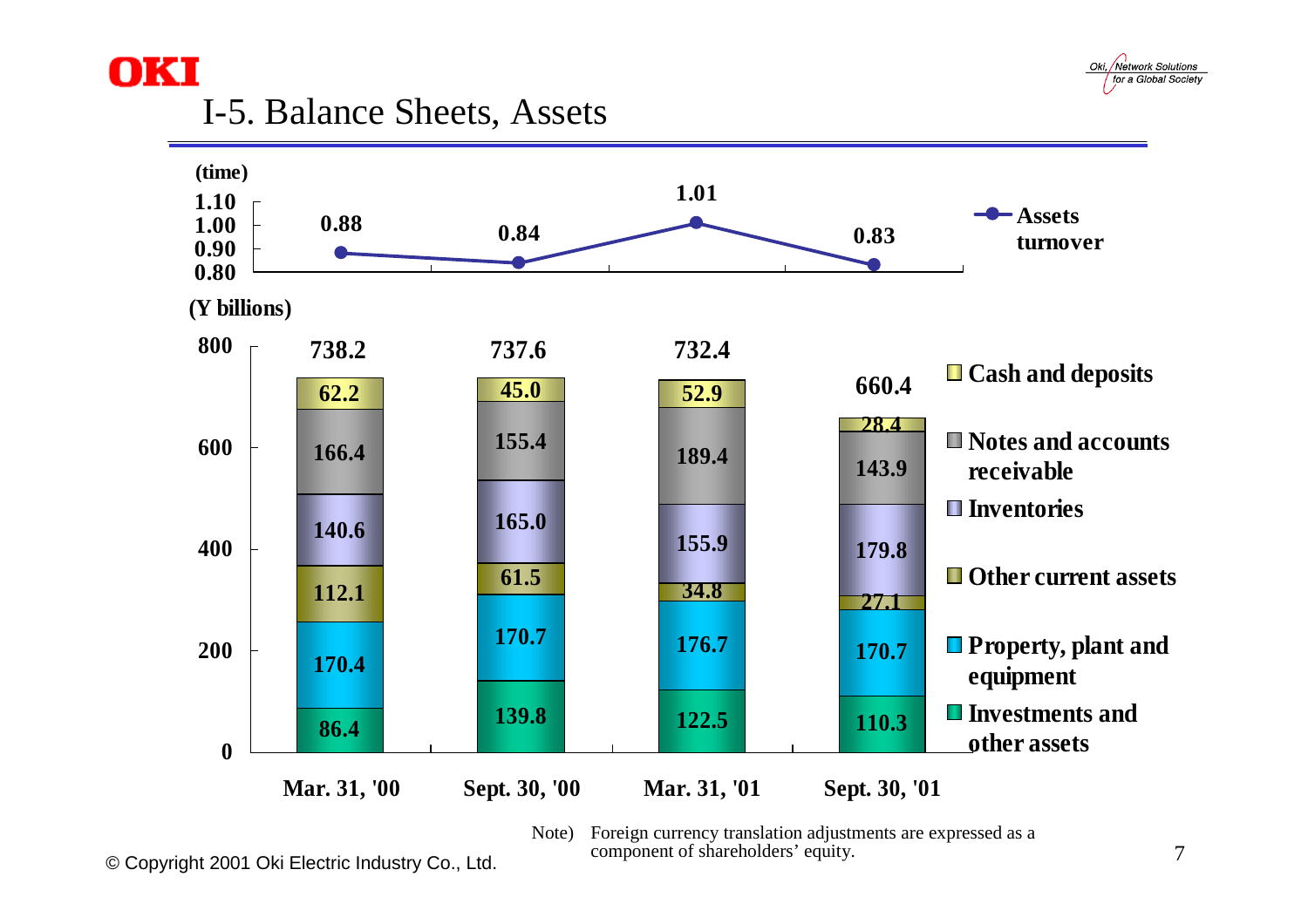



I-6. Balance Sheets, Liabilities and Shareholders' Equity



Notes) Foreign currency translation adjustments are expressed as a component of shareholders' equity. Commercial papers and bonds due within a year are included in short-

term borrowings and long-term debt respectively.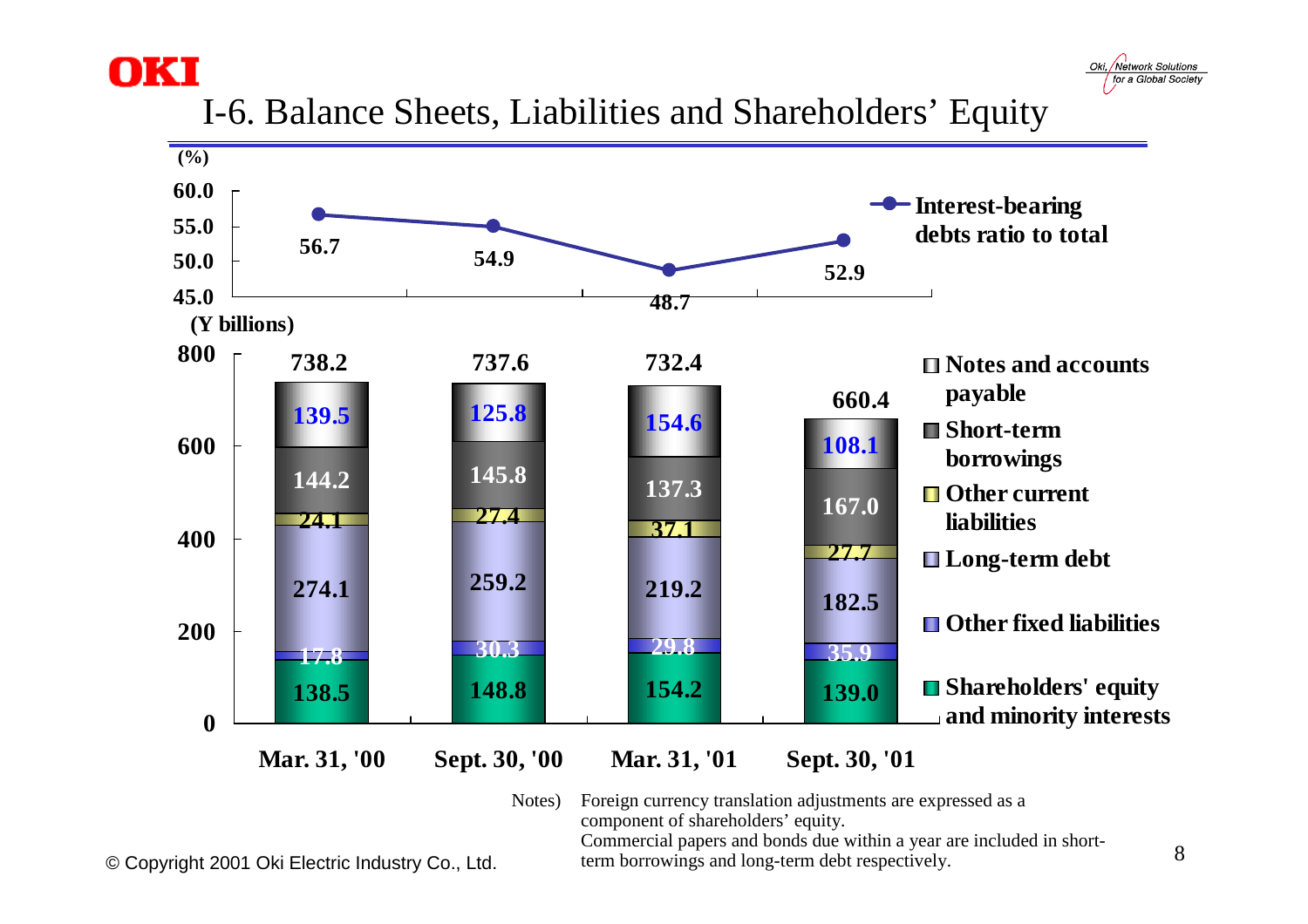II-1. Net Sales and Net Income for FY02 ending Mar. 31, 2002

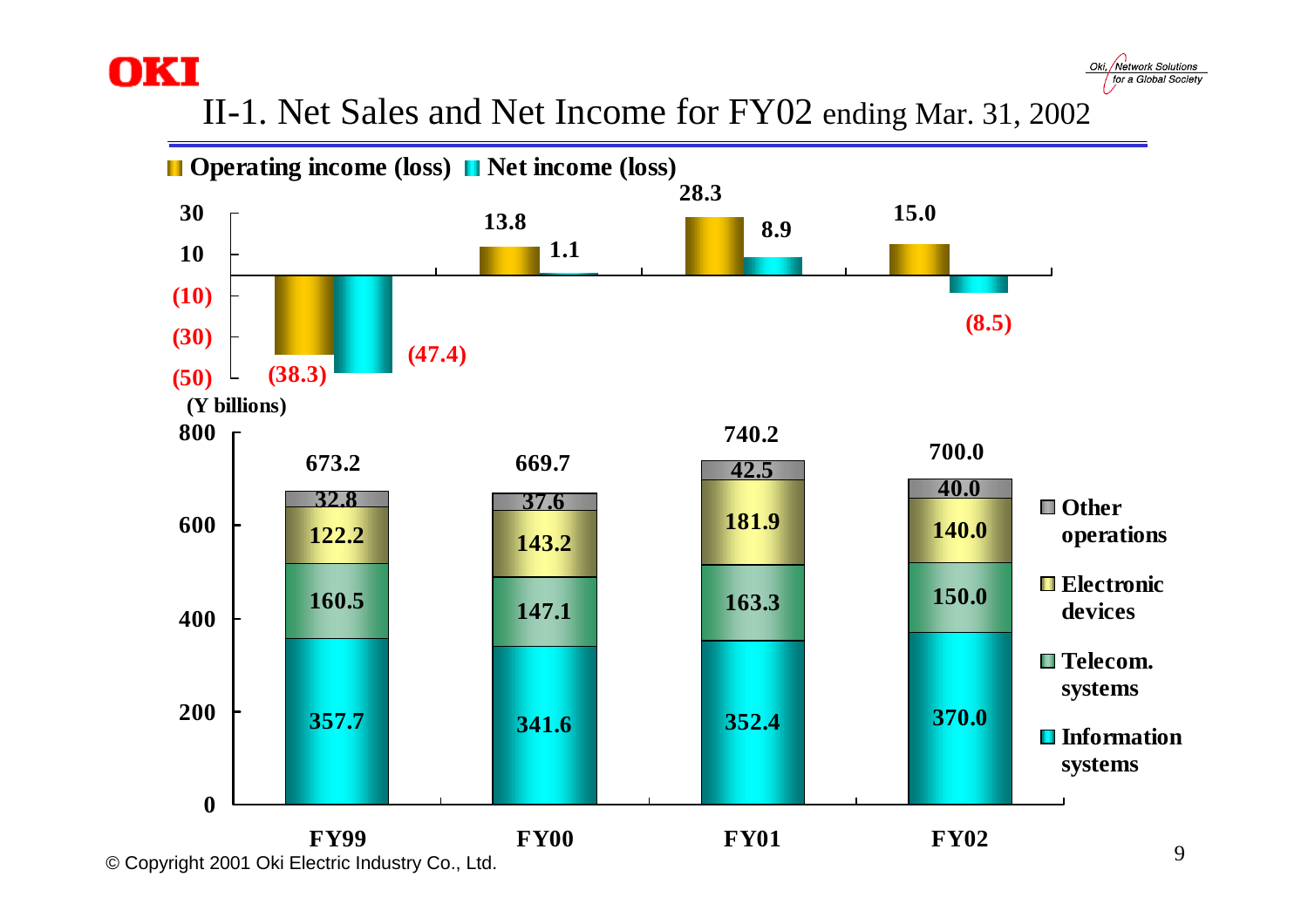# II-2. Net Sales and Operating Income of Information Systems



© Copyright 2001 Oki Electric Industry Co., Ltd.

Oki. Network Solutions for a Global Society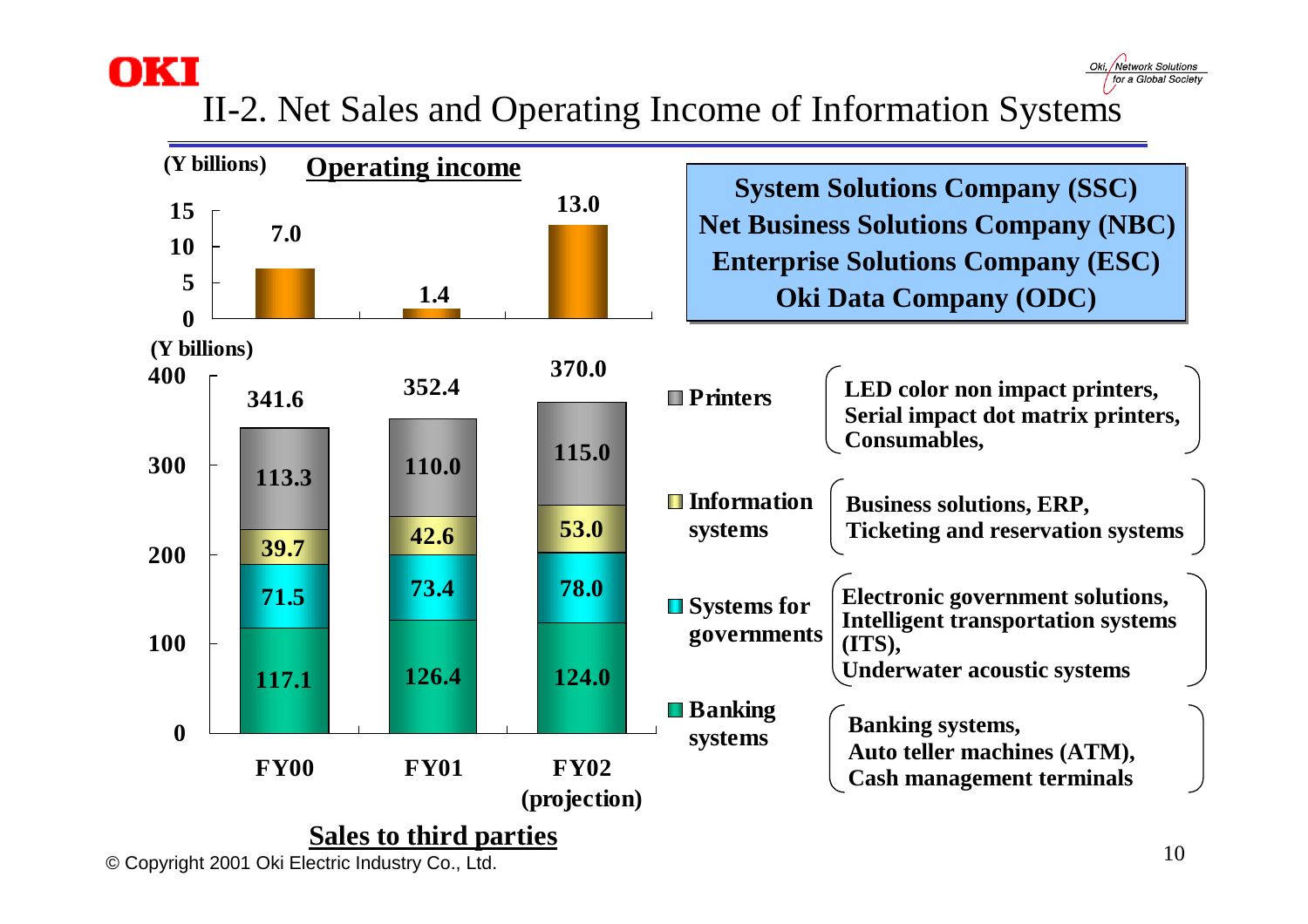### II-3. Net Sales and Operating Income of Telecom. Systems

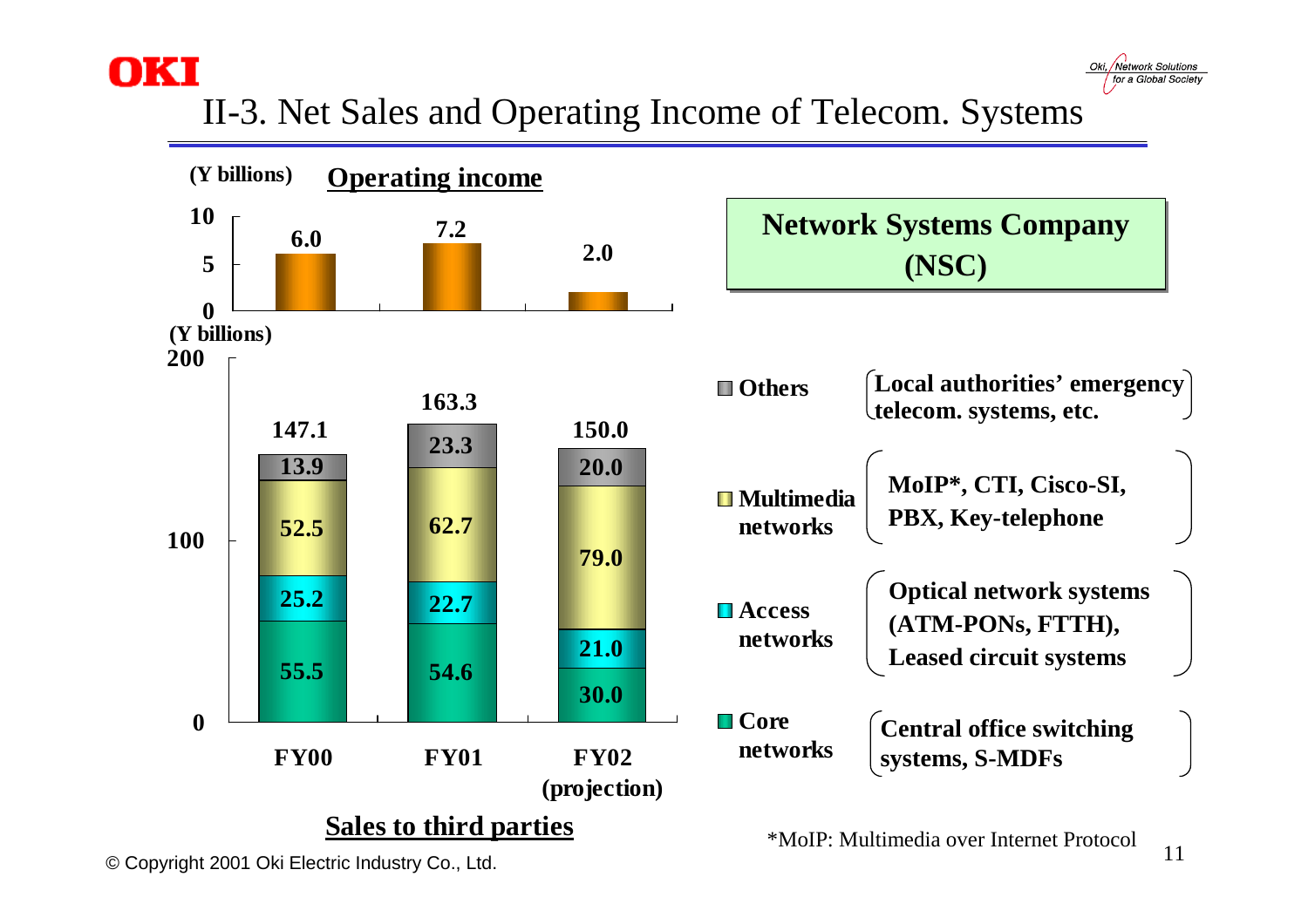

### II-4. Net Sales and Operating Income of Electronic Devices

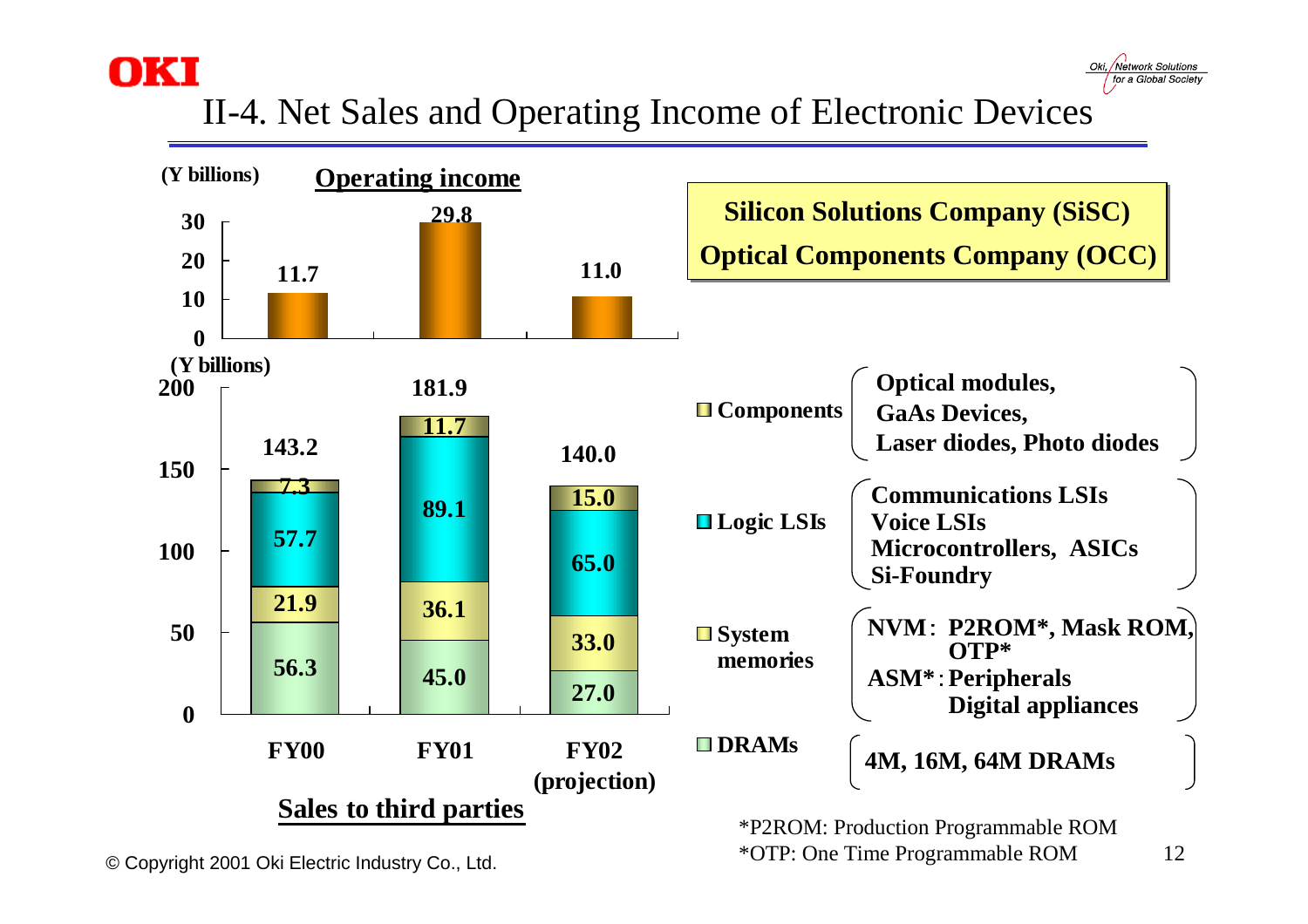



(Billions of yen)

|                                                  |                                             | <b>FY00</b> | <b>FY01</b> | <b>FY02</b><br>(projection) | <b>Notes</b>                                             |
|--------------------------------------------------|---------------------------------------------|-------------|-------------|-----------------------------|----------------------------------------------------------|
| <b>L. Cash flows from operating activities</b>   |                                             | 55.9        | 62.4        | 51.5                        |                                                          |
|                                                  | Income (loss) before income taxes           | 6.4         | 18.4        | (12.0)                      |                                                          |
|                                                  | Depreciation and amortization               | 47.9        | 49.2        | 50.0                        |                                                          |
|                                                  | Changes in operating assets and liabilities | 10.7        | (14.4)      | 6.0                         | Accounts receivable,<br>Inventories, Accounts payable    |
|                                                  | Others                                      | (9.1)       | 9.2         | 7.5                         |                                                          |
| <b>II. Cash flows from investing activities</b>  |                                             | (43.4)      | (13.9)      | (36.5)                      |                                                          |
|                                                  | Purchase of property, plant and equipment   | (28.1)      | (40.8)      | (35.0)                      |                                                          |
|                                                  | Others                                      | (15.3)      | 26.9        | (1.5)                       | Including proceeds from sale of<br>marketable securities |
| $(L+II)$ Free cash flows                         |                                             | 12.5        | 48.5        | <b>15.0</b>                 |                                                          |
| <b>III.</b> Cash flows from financing activities |                                             | (54.5)      | (63.5)      | (38.1)                      |                                                          |
|                                                  | Changes in interest-bearing debts           | (54.5)      | (63.5)      | (40.0)                      |                                                          |
|                                                  | Others                                      |             |             | 1.9                         |                                                          |
| $(L+11+III)$ Net cash flow                       |                                             | (42.0)      | (15.0)      | (23.1)                      |                                                          |
| Cash and cash equivalents at the end of the year |                                             | 66.7        | 52.8        | 30.3                        |                                                          |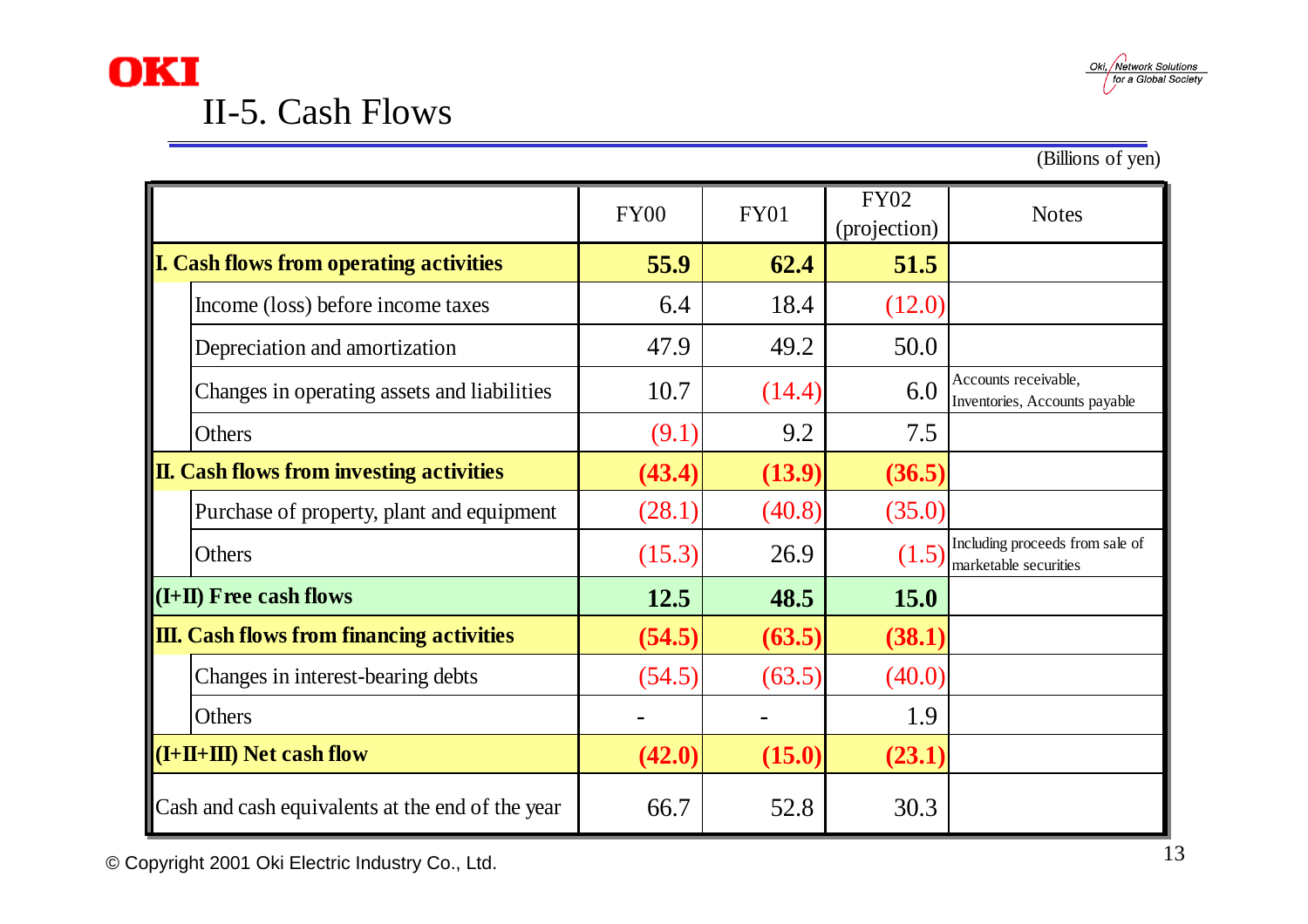



#### II-6. Capital Investments and Depreciation

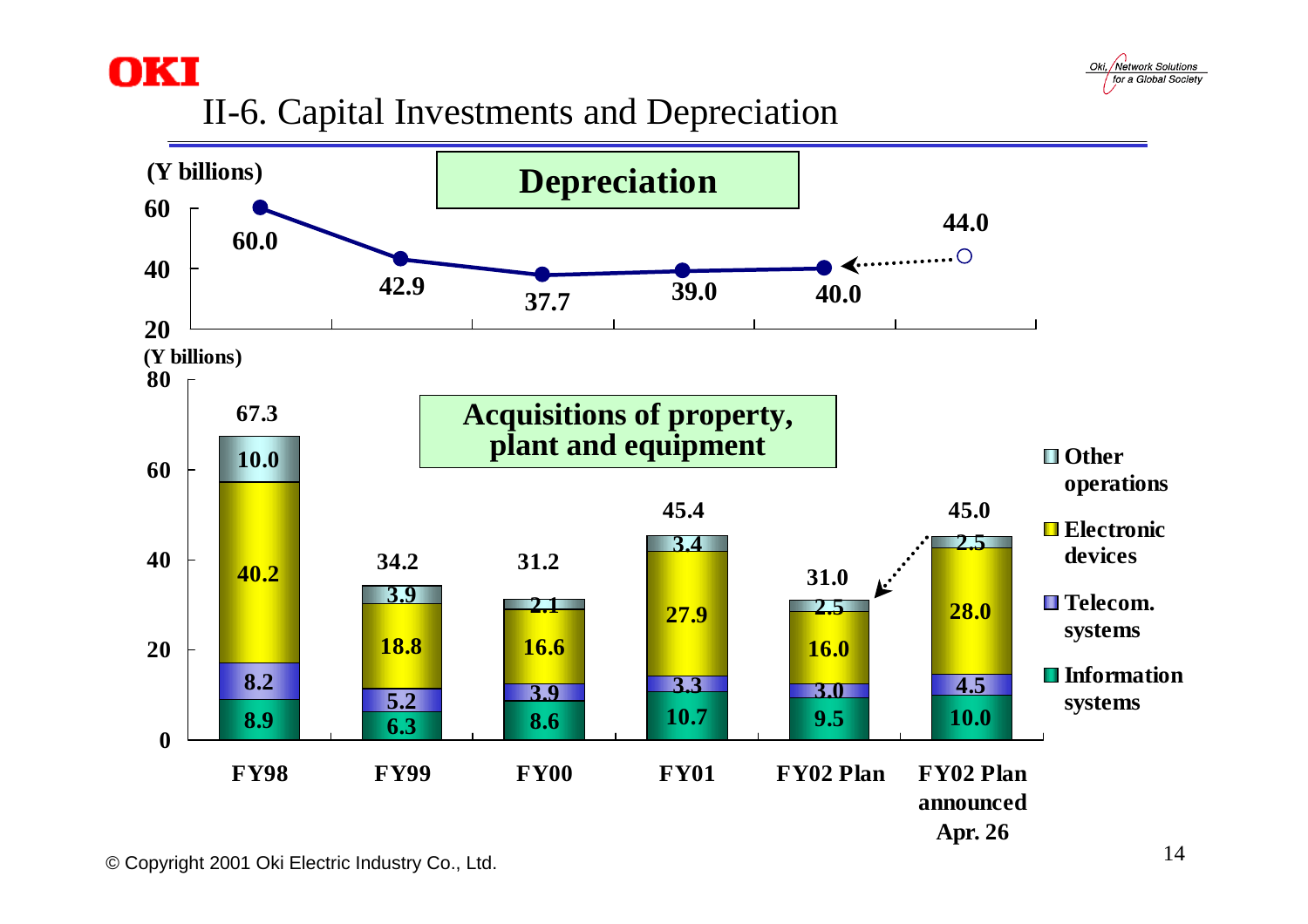



#### II-7. R&D Expenses



© Copyright 2001 Oki Electric Industry Co., Ltd.

15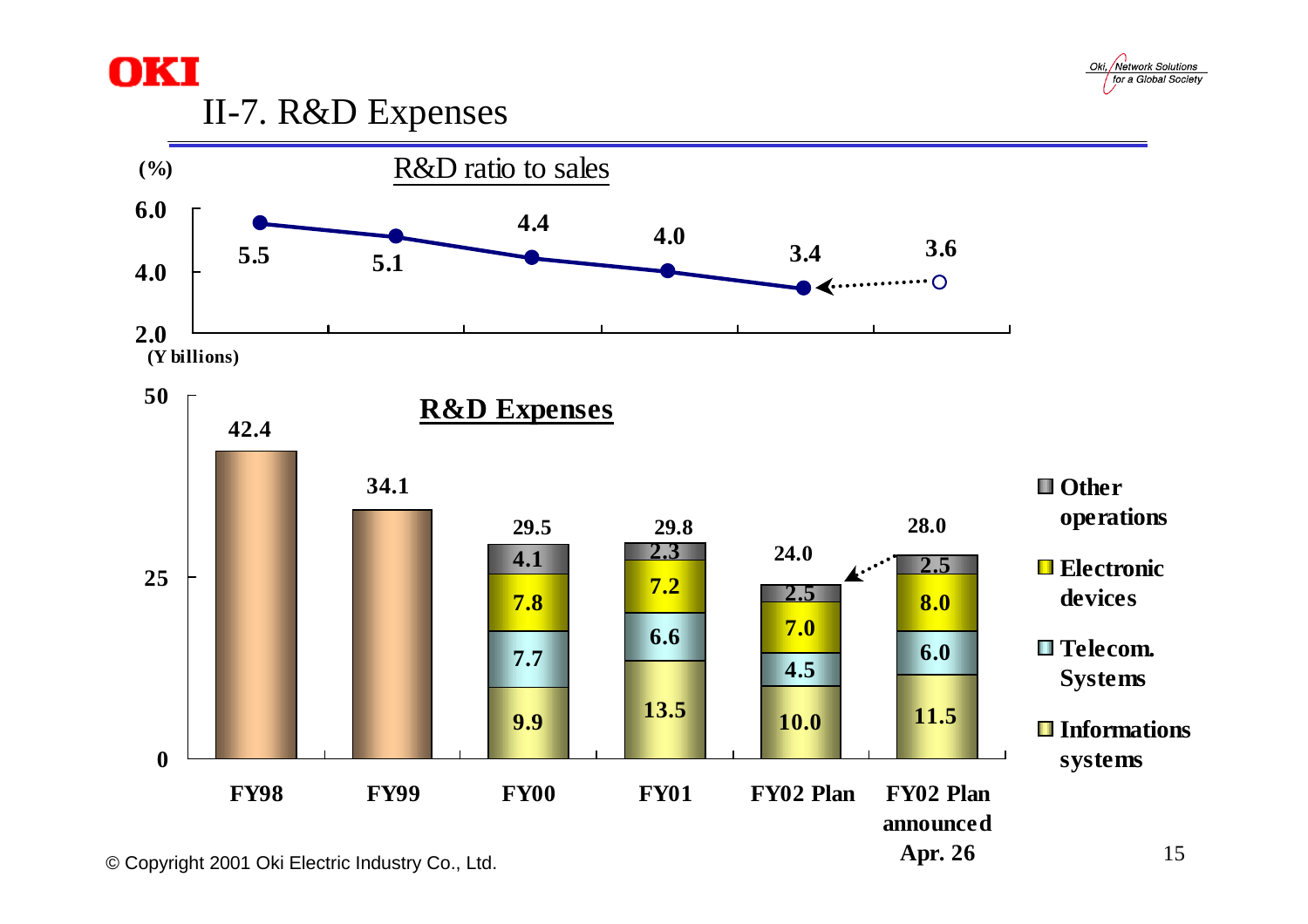

#### II-8. Production of Memories and DRAMs



© Copyright 2001 Oki Electric Industry Co., Ltd.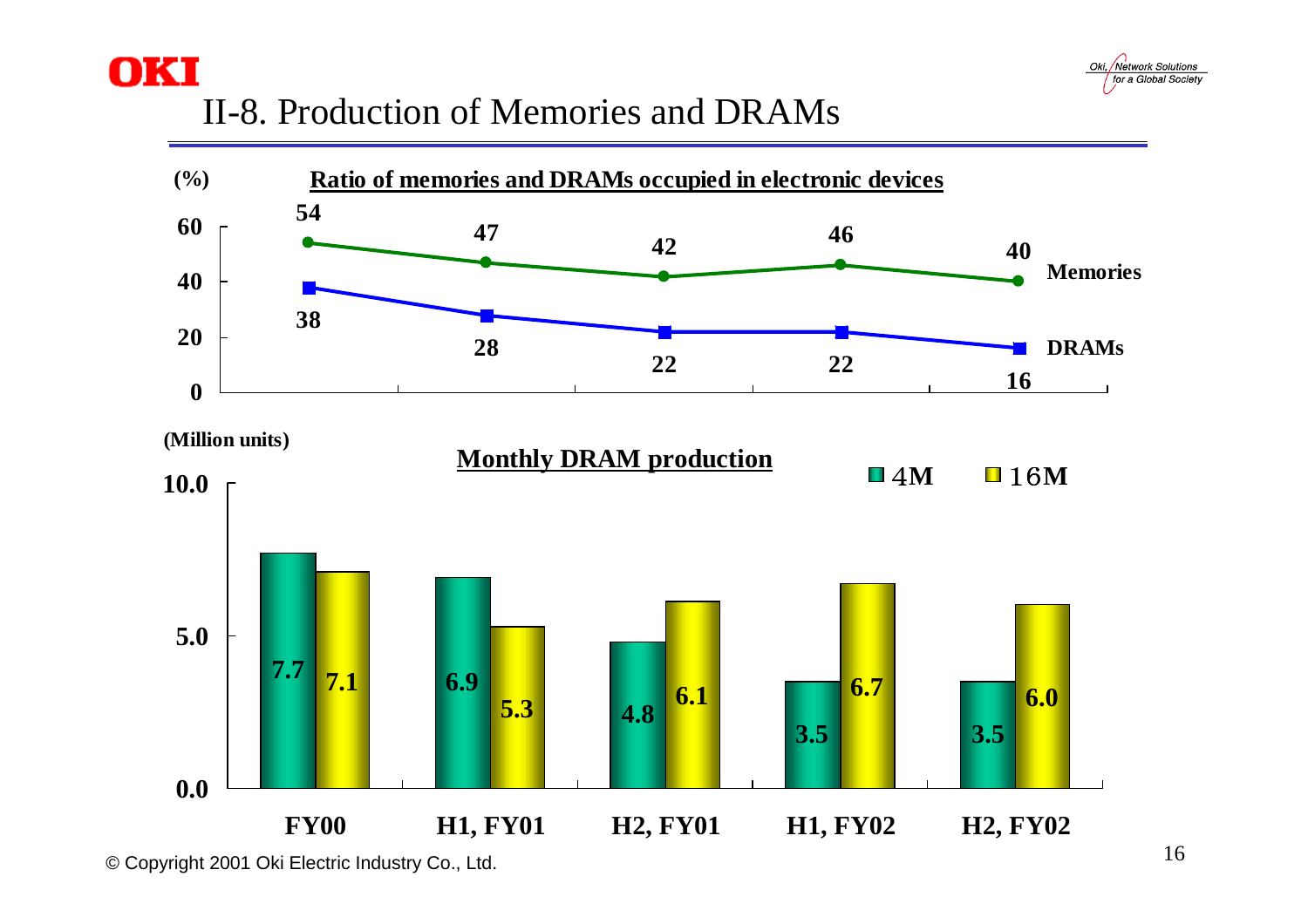II-9. Number of Employees as of the End of the Fiscal Year

#### **Number of Employees in Japan**

(Including non-consolidated affiliates)



#### **Consolidated Number of Employees**

Oki. Network Solutions for a Global Society



17Number of employees of newly consolidated companies after Mar. 98 are 3900.